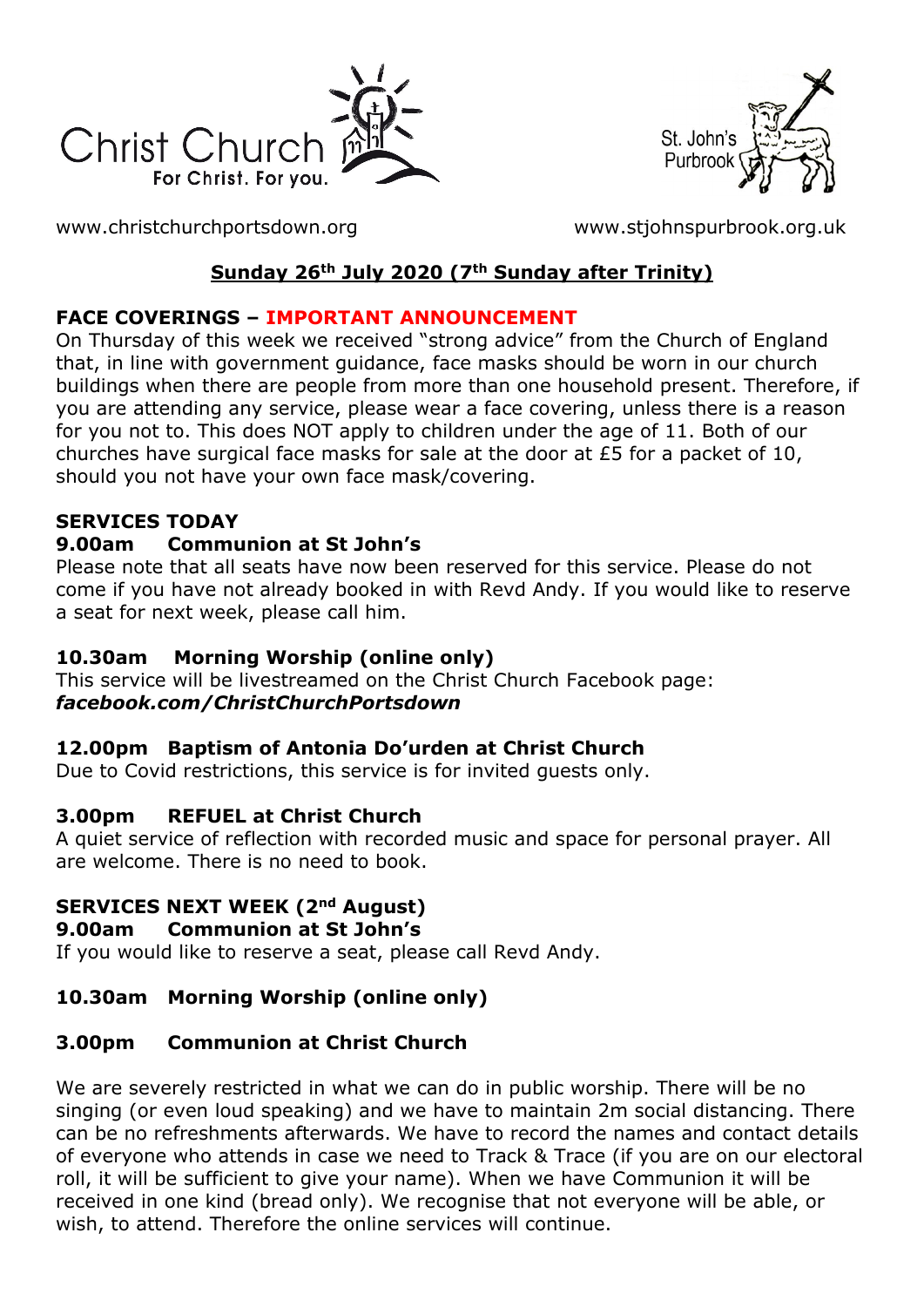#### **ZOOM BIBLE STUDY led by Matt**

Our Curate Matt will be running an online Bible Study group on Zoom. If you would like to be part of that please email [matt.grove@christchurchportsdown.org](mailto:matt.grove@christchurchportsdown.org)

#### **NEW WINE**

There is no New Wine summer conference this year, but instead we can join in with United Breaks Out – New Wine online. It runs from this Thursday  $30<sup>th</sup>$  July until Monday 3rd August. There are sessions for all ages and the YouTube sessions will remain online to be watched at any time. More details at new-wine.org/breaksout

#### **GIVING**

Both of our churches are experiencing reduced income from cancelled hall bookings and the lack of collections at services. If you usually give in the plate (cash or envelopes), please do consider switching to Direct Debit or online payment. The best way to do this is via the Parish Giving Scheme, which can now be done online or by telephone. You can register online at **register.parishgiving.org.uk** or by calling **0333 002 1271**

To register you will need the following details:

For Christ Church: Parish: Portsdown Christ Church Diocese: Portsmouth PGS Parish Code: 290629068

For St John's: Parish: St John the Baptist Village: Purbrook Diocese: Portsmouth PGS Parish Code: 290629070

You will also need your own bank details.

If you prefer to give direct to Christ Church (either by Standing Order as a one-off payment) then see details at christchurchportsdown.org/more/giving. For details of giving to St John's please contact the Vicar or Warden.

| <b>CONTACTS</b>      |                                            |
|----------------------|--------------------------------------------|
| <b>Vicar</b>         | <b>Revd Andy Wilson</b> (day off Monday)   |
|                      | vicar@christchurchportsdown.org            |
|                      | purbrookvicar@gmail.com                    |
| <b>Associate</b>     | <b>Revd Laura Cameron</b>                  |
| <b>Minister</b>      | revdlauracameron@gmail.com                 |
| <b>Curate</b>        | <b>Matt Grove</b>                          |
|                      | matt.grove@christchurchportsdown.org       |
| <b>Churchwarden</b>  | <b>Bill Jeffery</b>                        |
| <b>SJP</b>           | purbrookchurch@gmail.com                   |
| <b>Churchwarden</b>  | <b>Stephen Anderson</b>                    |
| <b>CCP</b>           | stephen.anderson@christchurchportsdown.org |
| <b>Administrator</b> | <b>Emma Evans</b>                          |
|                      | parish.office@christchurchportsdown.org    |
| <b>Hall Manager</b>  | Jacqui Wilson                              |
| <b>CCP</b>           | hall.manager@christchurchportsdown.org     |
| Website              | <b>Matt Doe</b>                            |
|                      | webmaster@christchurchportsdown.org        |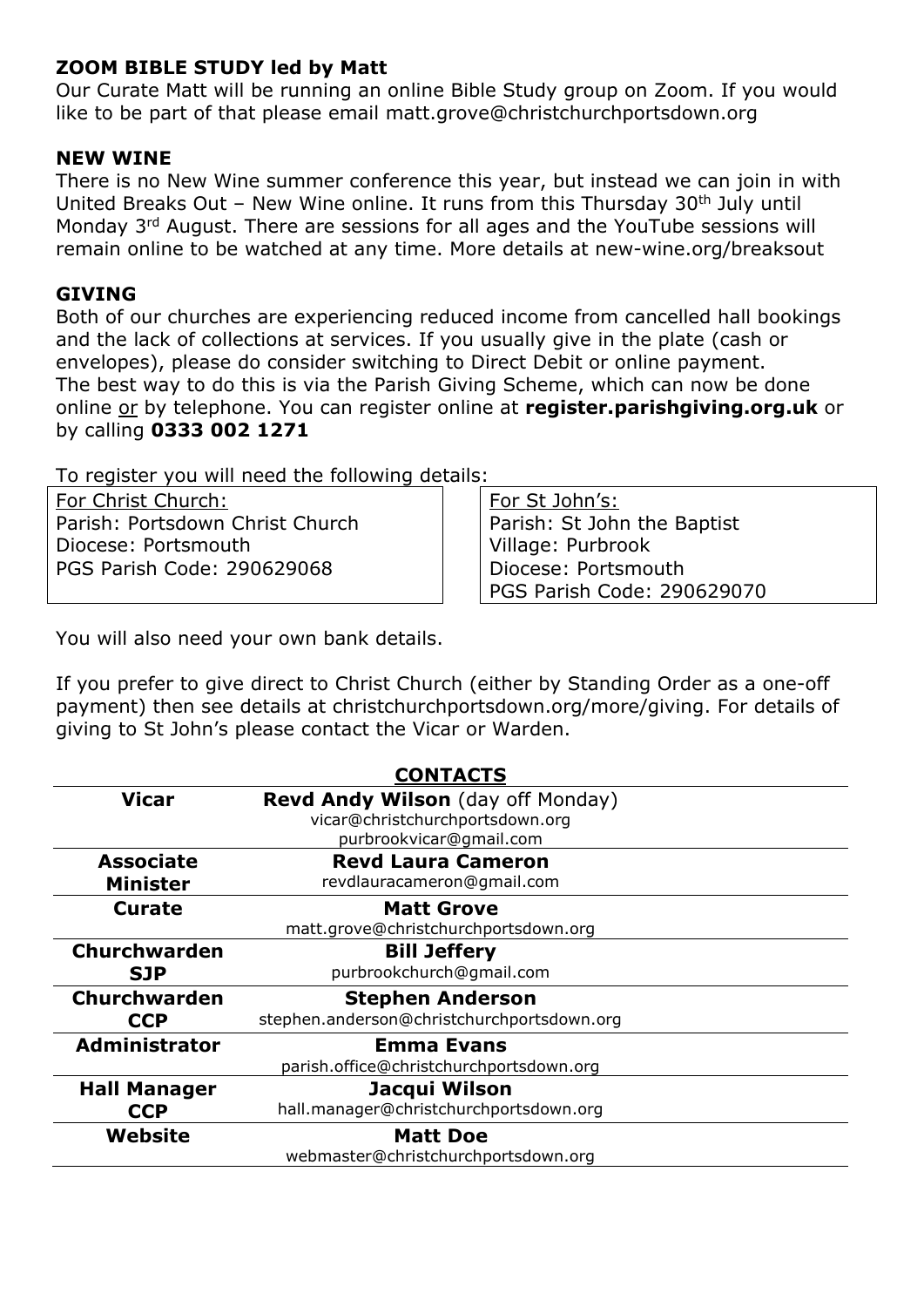# **Sunday 26 July 2020 7th Sunday after Trinity**

# **Collect**

Generous God, you give us gifts and make them grow: though our faith is small as mustard seed, make it grow to your glory and the flourishing of your kingdom; through Jesus Christ our Lord. Amen.

### **1 Kings 3:5–12**

<sup>5</sup> At Gibeon the Lord appeared to Solomon in a dream by night; and God said, 'Ask what I should give you.' <sup>6</sup> And Solomon said, 'You have shown great and steadfast love to your servant my father David, because he walked before you in faithfulness, in righteousness, and in uprightness of heart towards you; and you have kept for him this great and steadfast love, and have given him a son to sit on his throne today. <sup>7</sup> And now, O Lord my God, you have made your servant king in place of my father David, although I am only a little child; I do not know how to go out or come in. <sup>8</sup> And your servant is in the midst of the people whom you have chosen, a great people, so numerous they cannot be numbered or counted. <sup>9</sup> Give your servant therefore an understanding mind to govern your people, able to discern between good and evil; for who can govern this your great people?' <sup>10</sup> It pleased the Lord that Solomon had asked this. <sup>11</sup> God said to him, 'Because you have asked this, and have not asked for yourself long life or riches, or for the life of your enemies, but have asked for yourself understanding to discern what is right, <sup>12</sup> I now do according to your word. Indeed I give you a wise and discerning mind; no one like you has been before you and no one like you shall arise after you.

# **Psalm 119:129–136**

 $129$  Your testimonies are wonderful; therefore my soul keeps them.  $130$  The opening of your word gives light; it gives understanding to the simple.  $131$  I open my mouth and draw in my breath, as I long for your commandments.  $132$  Turn to me and be gracious to me, as is your way with those who love your name.  $133$  Order my steps by your word, and let no wickedness have dominion over me. <sup>134</sup> Redeem me from earthly oppressors so that I may keep your commandments.  $135$  Show the light of your countenance upon your servant and teach me your statutes. 136 My eyes run down with streams of water, because the wicked do not keep your law.

# **Romans 8:26–39**

<sup>26</sup> Likewise the Spirit helps us in our weakness; for we do not know how to pray as we ought, but that very Spirit intercedes with sighs too deep